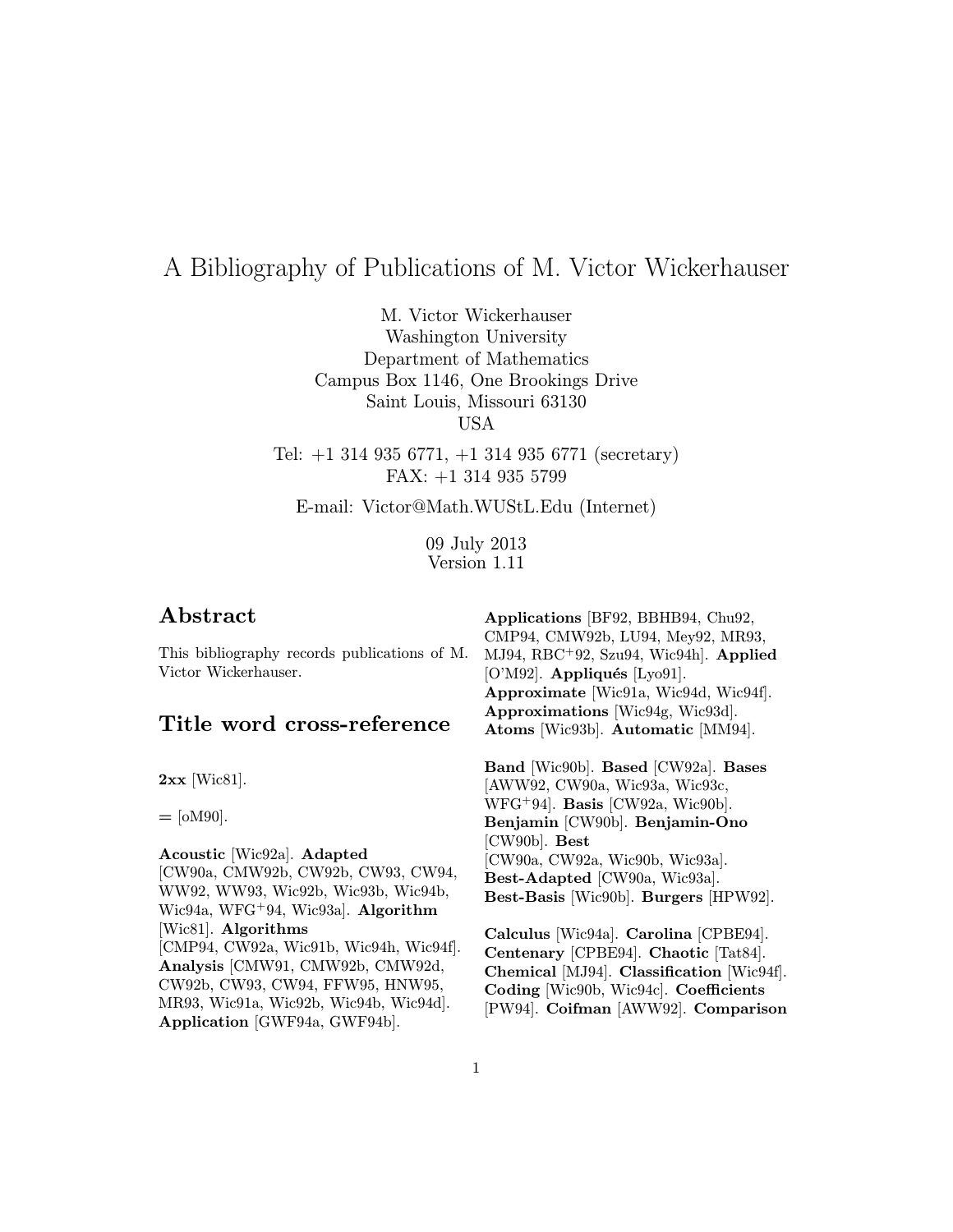[Wic94c, WFG<sup>+</sup>94]. Complicated [Wic94d, Wic94g, Wic93d]. Component [Wic94d]. Compression [CMQW90, CMQW93, CMQW94, FGM<sup>+</sup>92, Wic90b, Wic92c, Wic94c, WFG<sup>+</sup>94, ZSW91, Wic92a]. Computation [Wic93b]. Computer [ST91]. computers [RW92]. Conference [O'M92]. Connection [PW94]. Construction [AWW92]. Cornelius [CPBE94]. Cosine  $[AWW92, Wic94c, WFG<sup>+</sup>94]$ . Curves [ST91]. Cyber [Wic81].

Data [ZSW91]. December [CPBE94]. Decomposition [HPW92]. Denoise [CMW92a]. **Denoising** [CW94]. Department [pasnt]. Different [Dau93]. Dimensional [FGM<sup>+</sup>92, GWF94a, GWF94b, WFG<sup>+</sup>94]. Discrimination [Wic94d]. D'Ondes [Lyo91].

Efficiency [WFG<sup>+</sup>94]. Elementary [GW88]. Elias [FFW95]. Engineering [MJ94]. Entropy [CW92a]. Equation [CW90b, Wic88, HPW92]. Essays [FFW95]. Evolutions [Wic85, Wic87]. Extraction [CW94].

Factor [Wic91a]. Factored [Wic81]. Fast [Wic91a, Wic94f]. Feature [CW94, Wic94d]. Flow [WFG<sup>+</sup>94]. Flows [FGM<sup>+</sup>92]. Form [Wic88]. Fourier [FFW95]. Frequency [CGT89, HNW95, Wic93b]. ftp.c3 [Lab93]. Functional [Wic94a].

Geophysics [FGK94]. Graphics [ST91].

Hamilton [Wic88]. Harmonic [CMW91]. Heat [Wic85, Wic87]. High [Wic92c]. High-Resolution [Wic92c]. Honor [FFW95]. Humans [MM94].

ICIAM [O'M92]. Identification [MM94]. II [HJ93, LU94, ST91]. Image

[LU94, Wic94f]. Images [ZSW91]. Implicit [Wic81]. Improved [FGM<sup>+</sup>92]. Industrial [O'M92]. Information [HJ93]. INRIA [Wic91b]. Inspection [MM94]. International [O'M92]. Inverse [Wic87]. Inversion [Wic94d, Wic94g, Wic93d].

Jacobians [Wic93d, Wic94g]. July [O'M92].

Kadomtsev [Wic88]. Kadomtsev-Petviashvili [Wic88].

Lanczos [CPBE94]. Large [Wic94d]. Large-rank [Wic94d]. Lectures [CW91, Wic91b]. Library [Wic92b]. Linéaires [Lyo91]. Local [AWW92, WW92, WW93, Wic94c, WFG<sup>+</sup>94]. Localization [Wic94e]. Localized [Wic93c]. Louis [wua91].

M [FFW95]. Malvar [DFWW92, WW94]. Maps [Wic94d, Wic94g, Wic93d]. Marietta [CW91]. Martin [CW91]. Martin-Marietta [CW91]. Mathematics [BF92, O'M92, pasnt]. Matrix [GWF94a, GWF94b, Wic90a]. Matrix-Vector [GWF94a, GWF94b]. Methods [CGT89, Wic94c]. Meyer [AWW92, Wic94h]. Modeling [CW94]. Multiplication [GWF94a, GWF94b, PW94, Wic90a].

Navier [Wic81]. Navier-Stokes [Wic81]. NeXT [RW92]. Non [Lyo91]. Non-Linéaires [Lyo91]. Nonlinear [Wic85]. Nonstandard [Wic90a]. North [CPBE94]. Numerical [CMW91, CW93].

Ondelettes [Lyo91, WW94]. Ono [CW90b]. Operator [Wic85, Wic87]. Orthonormal [Wic93c].

Packet [CW90a, FGM<sup>+</sup>92, GWF94a, GWF94b,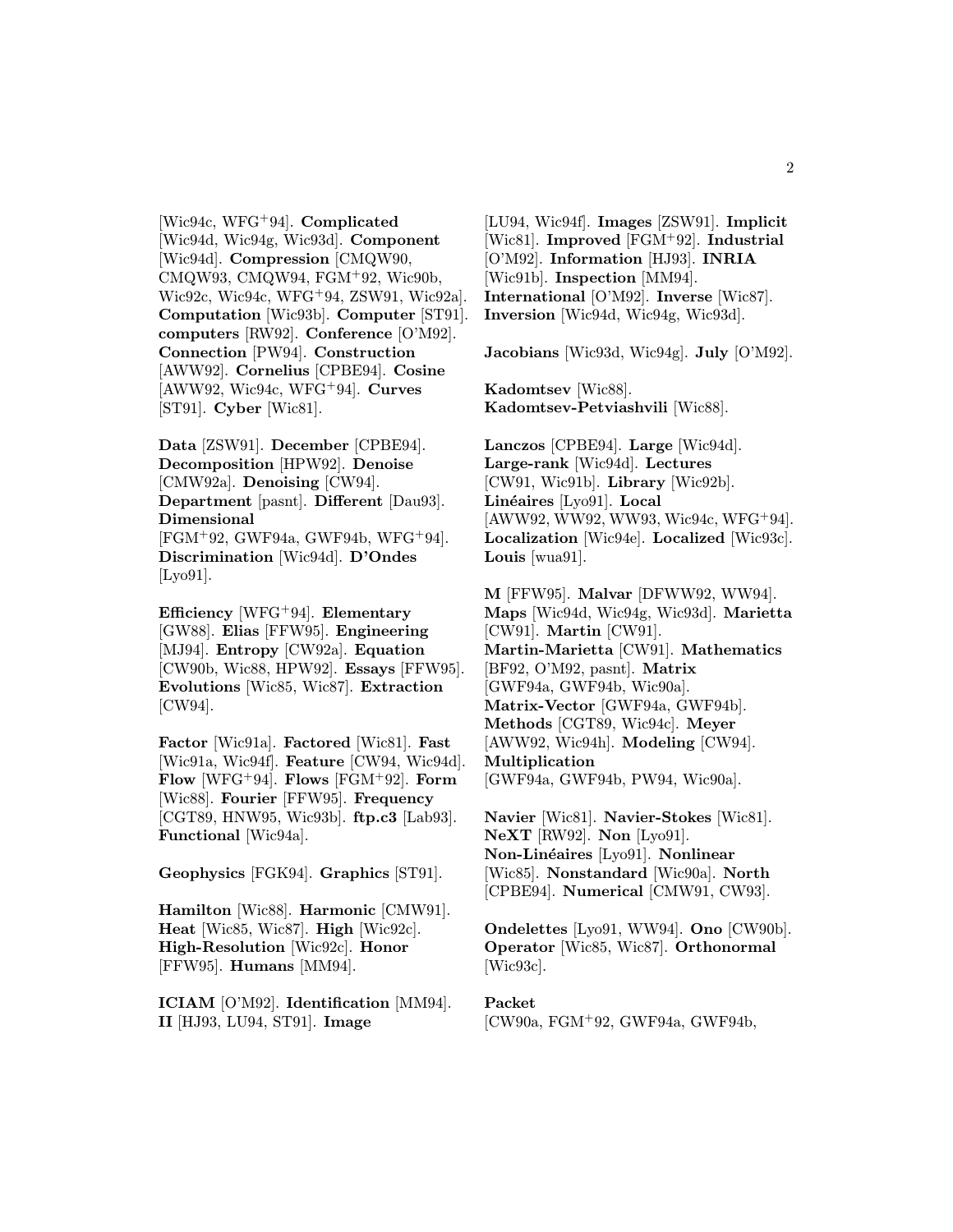#### REFERENCES 3

Wic91b, Wic93a, Wic94c, WFG<sup>+</sup>94]. Packets [CMQW90, CMW92b, CMW92c, CMQW93, CMQW94, ZSW91, Wic92a]. Paquets [Lyo91]. Parallel [GWF94a, GWF94b]. Parole [WW94]. Performance [Wic81]. Perspectives [Dau93]. Petviashvili [Wic88]. Phase [CGT89]. Phenomena [Tat84]. Picture [Wic90b, Wic92c, Wic94c]. PIS [Tat84]. Predictability [FGM<sup>+</sup>92]. Principal [Wic94d]. Problèmes [Lyo91]. Proceedings [CPBE94, O'M92, Tat84]. Processing [CMQW90, CMW92d, CMQW93, CW93, CMQW94, HJ93, LU94, WW92, WW93, Wic94f]. Progress [MR93]. Properties [CMW92c].

Raleigh [CPBE94]. rank [Wic94d]. Recognition [Wic94f]. Resolution [Wic92c].

Scale [HPW92]. Scattering [CW90b, Wic87]. Second [O'M92]. Segmentation [DFWW92]. Selection [CW92a]. Series [PW94]. Short [PW94]. Signal [DFWW92, CMQW90, CMW92d, CMQW93, CW93, CMQW94, LU94, Wic94d, Wic92a]. Sine [AWW92]. Size [CMW92c]. Smooth [AWW92, Wic93c]. Software [Wic94b]. Space [CGT89]. Speech [DFWW92, WW92, WW93]. St [wua91]. Stein [FFW95]. Still [Wic92c]. Stokes [Wic81]. Sub [Wic90b]. Sub-Band [Wic90b]. Surfaces [ST91]. Symposium [Tat84]. Systems [MM94].

Tatsumi [Tat84]. Techniques [Wic94e]. Their [BBHB94,  $RBC+92$ ]. Theory [Chu92, CMP94, Wic94b]. Time [CGT89, HNW95, Wic93b, Wic94e]. Time-Frequency [CGT89, HNW95, Wic93b]. Tool [CW94]. Toolkit [CW93]. Traitement [WW94].

Transform [CW90b, GWF94a, GWF94b, WW92, WW93, Wic94c]. Transforms [Wic94e]. Trigonometric [WW92, WW93]. Turbulence [Tat84, ZSW91]. Turbulent  $[FGM^+92, WFG^+94]$ . Tutorial  $[Chu92]$ . Two [FGM<sup>+</sup>92, GWF94a, GWF94b, WFG<sup>+</sup>94, Wic94f]. Two-Dimensional  $[FGM+92, WFG+94].$ 

University [pasnt, wua91]. Using [FGM<sup>+</sup>92, PW94, ZSW91].

v2.0 [Wic92b]. Variables [Wic87]. Vector [GWF94a, GWF94b]. version [RW92]. via [DFWW92]. Vision [ST91]. Visual [HJ93].

Washington [wua91]. Wave [CW90a]. Waveform [CMW92b, CW92b, CW93, CW94, Wic92b, Wic94a]. Wavelet [CMQW90, CW91, CMW92b, CMW92c, CMW92d, CMQW93, CMQW94, FGM<sup>+</sup>92, GWF94a, GWF94b, LU94, MR93, PW94, Szu94, Wic91b, Wic93a, Wic93d, Wic94b, Wic94c, WFG<sup>+</sup>94, Wic94f, Wic94e, Wic94g, ZSW91, Wic92a]. Wavelet-Packets [CMW92b]. Wavelets [AWW92, BF92, BBHB94, DFWW92, Chu92, CMP94, CW92b, CW93, CGT89, Dau93, FGK94, GW88, HNW95, Mey92, MJ94, RBC<sup>+</sup>92, Wic94h, Wic94d]. WPLab [RW92].

Yale [pasnt]. Yves [Wic94h].

# References

## Auscher:1992:LSC

[AWW92] Pascal Auscher, Guido Weiss, and Mladen Victor Wickerhauser. Local sine and cosine bases of Coifman and Meyer and the construction of smooth wavelets. In Chui [Chu92], pages 237–256.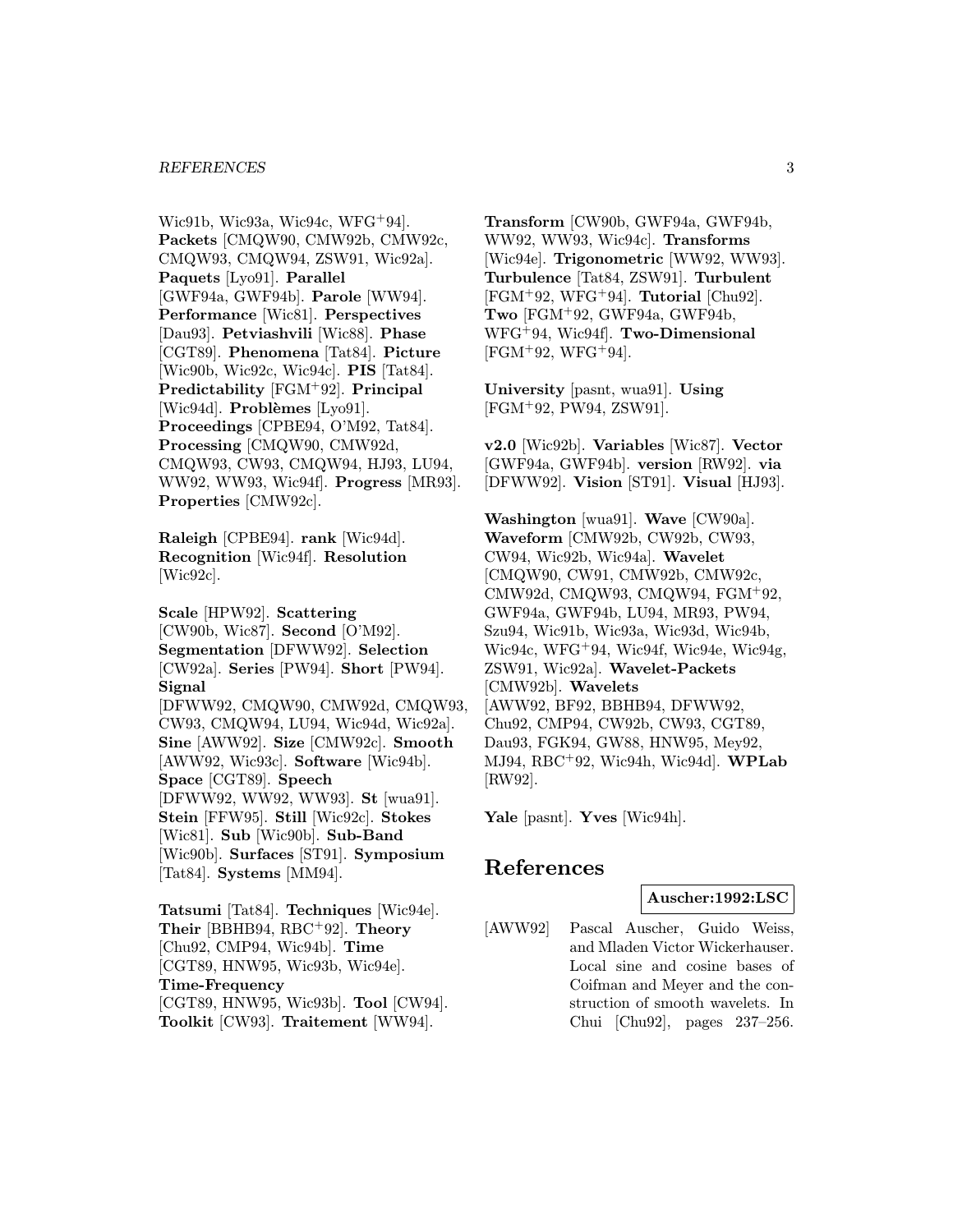ISBN 0-12-174590-2. URL ftp: //wuarchive.wustl.edu/doc/ techreports/wustl.edu/math/ papers/aww.ps.Z.

#### Byrnes:1994:WTA

[BBHB94] James S. Byrnes, Jennifer L. Byrnes, Kathryn A. Hargreaves, and Karl Berry, editors. Wavelets and Their Applications, volume 442 of NATO ASI Series C: Mathematical and Physical Sciences. Kluwer Academic Publishers Group, Norwell, MA, USA, and Dordrecht, The Netherlands, 1994. ISBN 0-7923-3078-1. Proceedings of the NATO Advanced Study Institute at Il Ciocco, Barga, Italy in August, 1992.

# Benedetto:1992:WMA

[BF92] John J. Benedetto and Michael Frazier, editors. Wavelets: Mathematics and Applications. Studies in Advanced Mathematics. CRC Press, 2000 Corporate Blvd., Boca Raton, FL 33431, USA, 1992. ISBN 0-8493-8271-8.

#### Combes:1989:WTF

[CGT89] Jean-Michel Combes, Alexander Grossmann, and Philippe Tchamitchian, editors. Wavelets: Time-Frequency Methods and Phase Space. Springer-Verlag, Berlin, Heidelberg, New York, Tokyo, second edition, 1989. ISBN 0-387-53014-2.

#### Chui:1992:WTT

[Chu92] Charles K. Chui, editor. Wavelets– A Tutorial in Theory and Applications. Academic Press, New

York, NY, USA, 1992. ISBN 0- 12-174590-2.

#### Chui:1994:WTA

[CMP94] Charles K. Chui, Laura Montefusco, and Luigia Puccio, editors. Wavelets: Theory, Algorithms, and Applications, Proceedings of the International Conference in Chui:1994:WTA, Sicily, 14– 20 October 1993. University of Messina, Academic Press, New York, NY, USA, 1994. ISBN 0- 12-174575-9.

# Coifman:1990:SPC

[CMQW90] Ronald R. Coifman, Yves Meyer, Stephen R. Quake, and Mladen Victor Wickerhauser. Signal processing and compression with wavelet packets. Preprint, Yale University, New Haven, April 1990. URL ftp:// math.yale.edu/pub/wavelets/ cmqw.tex.

## Coifman:1993:SPC

[CMQW93] Ronald R. Coifman, Yves Meyer, Stephen R. Quake, and Mladen Victor Wickerhauser. Signal processing and compression with wavelet packets. In Meyer and Roques [MR93], pages 77–93. ISBN 2-86332-130- 7. URL ftp://math.yale.edu/ pub/wavelets/cmqw.tex.

## Coifman:1994:SPC

[CMQW94] Ronald R. Coifman, Yves Meyer, Stephen R. Quake, and Mladen Victor Wickerhauser. Signal processing and compression with wavelet packets. In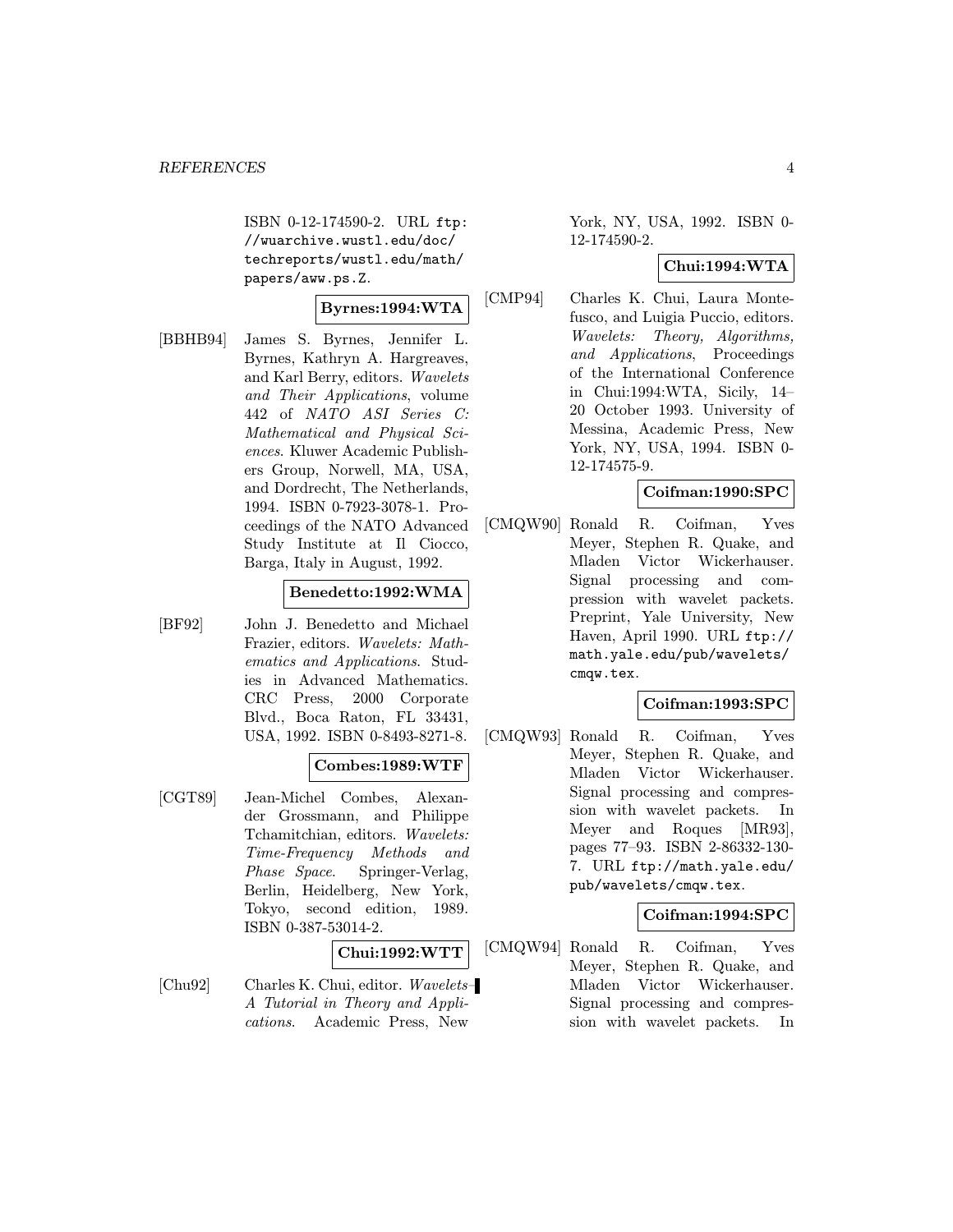Byrnes et al. [BBHB94], pages 363–379. ISBN 0-7923-3078- 1. URL ftp://math.yale.edu/ pub/wavelets/cmqw.tex. Proceedings of the NATO Advanced Study Institute at Il Ciocco, Barga, Italy in August, 1992.

## Coifman:1991:NHA

[CMW91] Ronald R. Coifman, Yves Meyer, and Mladen Victor Wickerhauser. Numerical harmonic analysis. In Fefferman et al. [FFW95], pages 162–174. ISBN 0-691-08655- 9. URL ftp://math.yale. edu/pub/wavelets/numharan. tex. Proceedings of the Princeton Conference in Harmonic Analysis, held 13–17 May 1991.

#### Coifman:1992:D

[CMW92a] Ronald R. Coifman, Fazal Majid, and Mladen Victor Wickerhauser. Denoise. Available from Fast Mathematical Algorithms and Hardware Corporation, 1020 Sherman Ave., Hamden, CT 06514 USA, 1992.

## Coifman:1992:AWA

[CMW92b] Ronald R. Coifman, Yves Meyer, and Mladen Victor Wickerhauser. Adapted waveform analysis, wavelet-packets and applications. In O'Malley, Jr. [O'M92], pages 41–50. ISBN 0-89871-302- 1. URL ftp://math.yale.edu/ pub/wavelets/adaptwave1.tex.

#### Coifman:1992:SPW

[CMW92c] Ronald R. Coifman, Yves Meyer, and Mladen Victor Wickerhauser.

Size properties of wavelet packets. In Ruskai et al. [RBC<sup>+</sup>92], pages 453–470. ISBN 0-86720- 225-4. URL ftp://math.yale. edu/pub/wavelets/sizeprop. tex.

# Coifman:1992:WAS

[CMW92d] Ronald R. Coifman, Yves Meyer, and Mladen Victor Wickerhauser. Wavelet analysis and signal processing. In Ruskai et al. [RBC<sup>+</sup>92], pages 153–178. ISBN 0-86720-225-4. URL ftp: //wuarchive.wustl.edu/doc/ techreports/wustl.edu/math/ papers/wasp.ps.Z.

# Chu:1994:PCL

[CPBE94] Moody Chu, Robert Plemmons, David Brown, and Donald Ellison, editors. Proceedings of the Cornelius Lanczos Centenary, Raleigh, North Carolina, 12–17 December 1993. SIAM, SIAM, Philadelphia, PA, USA, 1994. ISBN 0-89871-339-0.

## Coifman:1990:BAW

[CW90a] Ronald R. Coifman and Mladen Victor Wickerhauser. Best-adapted wave packet bases. Preprint, Yale University, New Haven, 1990. URL ftp://math.yale. edu/pub/wavelets/bestbase. tex.

## Coifman:1990:STB

[CW90b] Ronald R. Coifman and Mladen Victor Wickerhauser. The scattering transform for the Benjamin-Ono equation. Inverse Problems, 6:825–861, 1990. CO-DEN INPEEY. ISSN 0266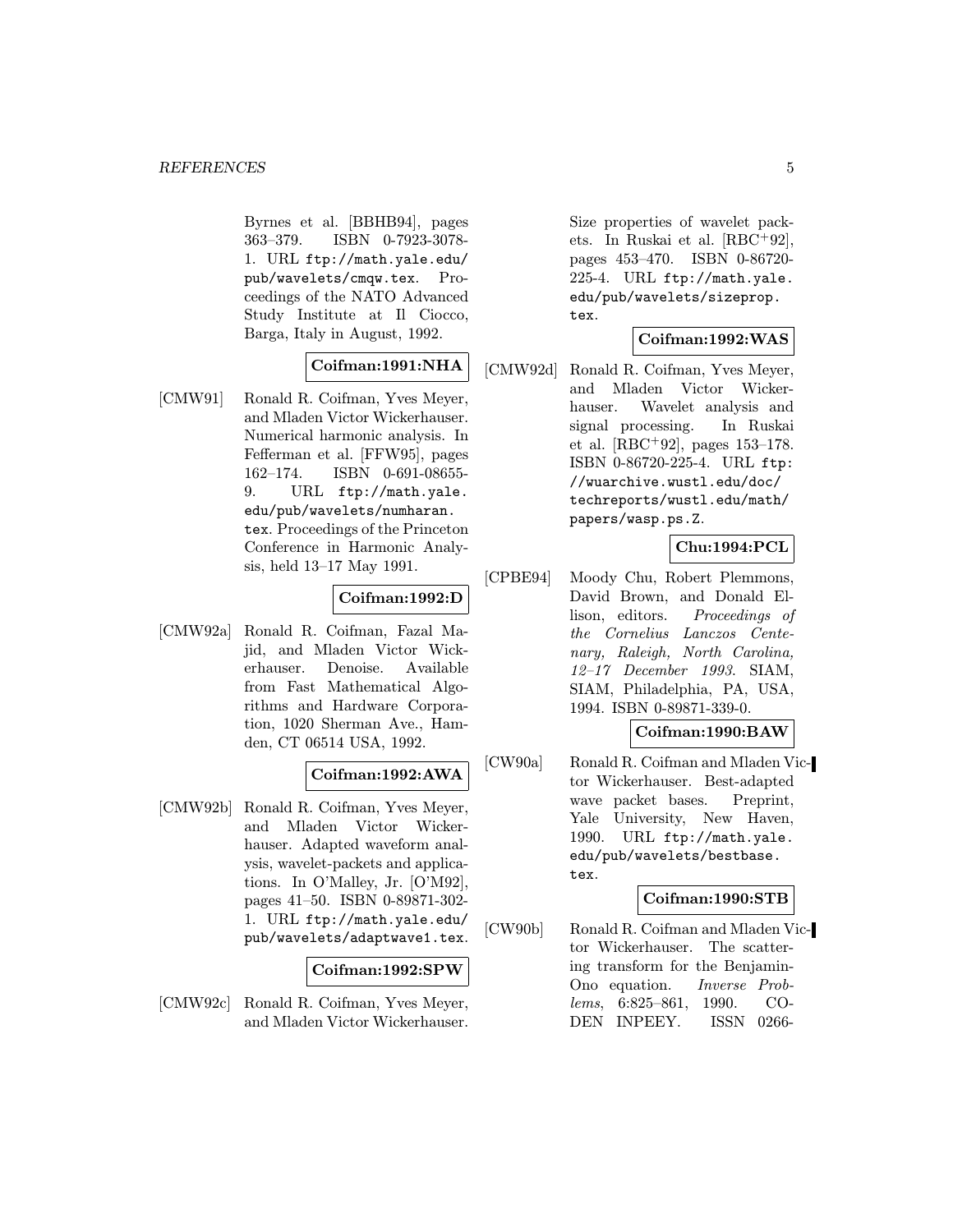5611 (print), 1361-6420 (electronic). URL ftp://math.yale. edu/pub/papers/benj-ono.tex.

## Coifman:1991:MMW

[CW91] Ronald R. Coifman and Mladen Vic-CW94] tor Wickerhauser. Martin-Marietta Wavelet Lectures. Martin-Marietta Corporation, 21–25 October 1991.

## Coifman:1992:EBA

[CW92a] Ronald R. Coifman and Mladen Victor Wickerhauser. Entropy based algorithms for best basis selection. IEEE Transactions on Information Theory, 32:712–718, March 1992. CODEN IETTAW. ISSN 0018-9448 (print), 1557- 9654 (electronic). URL ftp:// math.yale.edu/pub/wavelets/ entropy.tex.

## Coifman:1992:WAW

[CW92b] Ronald R. Coifman and Mladen Victor Wickerhauser. Wavelets and adapted waveform analysis. In Benedetto and Frazier [BF92], pages 399–423. ISBN 0-8493- 8271-8. URL ftp://wuarchive. wustl.edu/doc/techreports/ wustl.edu/math/papers/wawa. ps.Z.

## Coifman:1993:WAW

[CW93] Ronald R. Coifman and Mladen Victor Wickerhauser. Wavelets and adapted waveform analysis: A toolkit for signal processing and numerical analysis. In Daubechies [Dau93], pages 119–153. ISBN 0-8218- 5503-4. URL ftp://wuarchive.

wustl.edu/doc/techreports/ wustl.edu/math/papers/wawa. ps.Z. Minicourse lecture notes.

# Coifman:1994:AWA

Ronald R. Coifman and Mladen Victor Wickerhauser. Adapted waveform analysis as a tool for modeling, feature extraction, and denoising. Optical Engineering, 33 (7):2170–2174, July 1994. CO-DEN OPEGAR. ISSN 0091-3286 (print), 1560-2303 (electronic). URL ftp://wuarchive.wustl. edu/doc/techreports/wustl. edu/math/papers/awaatr.ps.Z. Special issue on Adapted Wavelet Analysis.

# Daubechies:1993:DPW

[Dau93] Ingrid Daubechies, editor. Different Perspectives on Wavelets, number 47 in Proceedings of Symposia in Applied Mathematics. Amer. Math. Soc., Providence, RI, USA, 11-12 January 1993. ISBN 0-8218-5503-4.

#### ChristopheAlessandro:1992:SSS

[DFWW92] Christophe D'Alessandro, Xiang Fang, Eva Wesfreid, and Mladen Victor Wickerhauser. Speech signal segmentation via Malvar wavelets. In Meyer and Roques [MR93], pages 305–308. ISBN 2-86332-130-7.

#### Fefferman:1995:EFA

[FFW95] Charles Fefferman, Robert Fefferman, and Stephen Wainger, editors. Essays on Fourier Analysis in Honor of Elias M. Stein. Princeton University Press, Princeton, NJ, USA, 1995.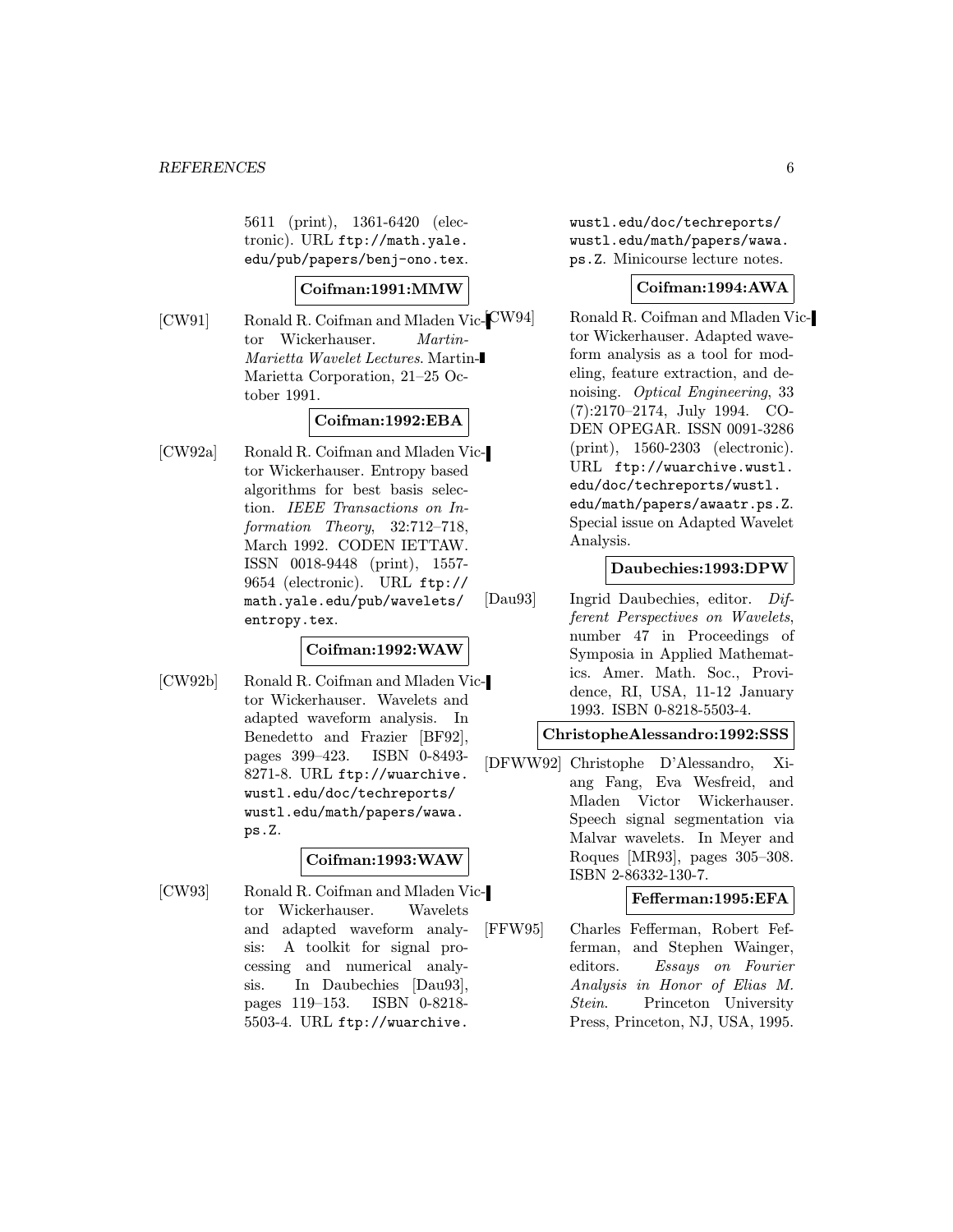ISBN 0-691-08655-9. Proceedings of the Princeton Conference in Harmonic Analysis, held 13–17 May 1991.

## Foufoula-Georgiou:1994:WG

[FGK94] Efi Foufoula-Georgiou and Praveen Kumar, editors. Wavelets in Geophysics. Academic Press, New York, NY, USA, 1994. ISBN 0-12-262850-0.

# Farge:1992:IPT

[FGM<sup>+</sup>92] Marie Farge, Eric Goirand, Yves Meyer, Frédéric Pascal, and Mladen Victor Wickerhauser. Improved predictability of twodimensional turbulent flows using wavelet packet compression. Fluid Dynamics Research, 10: 229–250, 1992. URL ftp: //wuarchive.wustl.edu/doc/ techreports/wustl.edu/math/ papers/fdr92.ps.Z.

## Gootman:1987:EW

[GW88] Elliot Gootman and Mladen Victor Wickerhauser. Elementary wavelets. Preprint, 02021- 88, Mathematical Sciences Research Institute, Berkeley, California, 1987-88. URL ftp:// math.yale.edu/pub/wavelets/ elemwave.tex.

## Goirand:1994:PTDa

[GWF94a] Eric Goirand, Mladen Victor Wickerhauser, and Marie Farge. A parallel two dimensional wavelet packet transform and its application to matrixvector multiplication. Preprint, Washington University Department of Mathematics, St. Louis,

Missouri, 1994. URL ftp: //wuarchive.wustl.edu/doc/ techreports/wustl.edu/math/ papers/parallel.zip.

# Goirand:1994:PTDb

[GWF94b] Eric Goirand, Mladen Victor Wickerhauser, and Marie Farge. A parallel two dimensional wavelet packet transform and its application to matrix-vector multiplication. In Motard and Joseph [MJ94], pages 275–319. ISBN 0-7923-9461-5. URL ftp: //wuarchive.wustl.edu/doc/ techreports/wustl.edu/math/ papers/parallel.zip.

# Huck:1993:VIP

[HJ93] Friedrich O. Huck and Richard D. Juday, editors. Visual Information Processing II, volume 1961 of SPIE Proceedings. SPIE, Orlando, Florida, April 1993. ISBN 0-8194-1197-3.

## Hess-Nielsen:1995:WTF

[HNW95] Nikolaj Hess-Nielsen and Mladen Victor Wickerhauser. Wavelets and time-frequency analysis. Proceedings of the IEEE, 1995. CO-DEN IEEPAD. ISSN 0018- 9219 (print), 1558-2256 (electronic). URL ftp://wuarchive. wustl.edu/doc/techreports/ wustl.edu/math/papers/wtfa. ps.Z. To appear in the special issue on wavelet applications.

## Heurtaux:1992:SDB

[HPW92] Frédéric Heurtaux, Fabrice Planchon, and Mladen Victor Wickerhauser. Scale decomposition in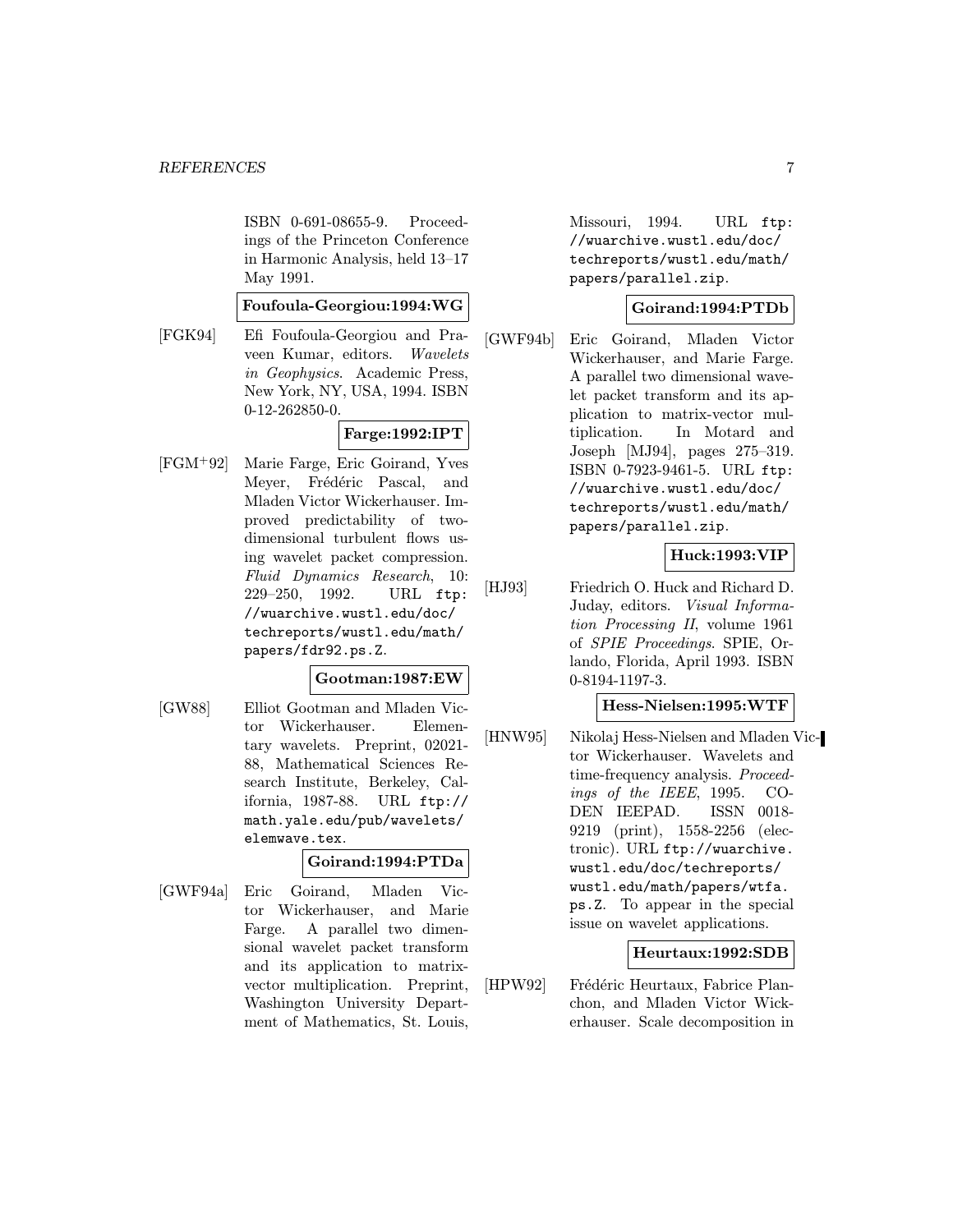Burgers' equation. In Benedetto and Frazier [BF92], pages 505– 523. ISBN 0-8493-8271-8. URL ftp://wuarchive.wustl.edu/ doc/techreports/wustl.edu/ math/papers/burgers.ps.Z.

#### Laboratory:1993:FC

[Lab93] Los Alamos National Laboratory. ftp.c3. InterNet Anonymous File Transfer (ftp) Site ftp.c3.lanl. gov [128.165.21.64], 1993.

# Laine:1994:WAS

[LU94] Andrew Laine and Michael A. Unser, editors. Wavelet Applications in Signal and Image Processing II, volume 2303. SPIE, SPIE, 27–29 July 1994. ISBN 0- 8194-1627-4.

# Lyons:1991:PNL

[Lyo91] Pierre-Louis Lyons, editor. Problèmes Non-Linéaires Appliqués, Ondelettes et Paquets D'Ondes. IN-RIA, Roquencourt, France, 17– 21June 1991. Minicourse lecture notes.

## Meyer:1992:WA

[Mey92] Yves Meyer, editor. Wavelets and Applications, Proceedings of the International Conference "Wavelets and Applications" Marseille, May 1989. LMA/CNRS, Masson, Paris, France, 1992.

#### Motard:1994:WAC

[MJ94] Rodolphe L. Motard and Babu Joseph, editors. Wavelets Applications in Chemical Engineering. Kluwer Academic Publishers Group, Norwell, MA, USA,

and Dordrecht, The Netherlands, 1994. ISBN 0-7923-9461-5.

#### Mammone:1994:ASI

[MM94] Richard J. Mammone and J. David Murley, Jr., editors. Automatic Systems for the Identification and Inspection of Humans, volume 2277 of SPIE Proceedings. SPIE, San Diego, California, 24– 29 July 1994.

# Meyer:1993:PWA

[MR93] Yves Meyer and Sylvie Roques, editors. Progress in Wavelet Analysis and Applications, Proceedings of the International Conference "Wavelets and Applications," Toulouse, France, 8– 13 June 1992. Observatoire Midi-Pyrénées de l'Université Paul Sabatier, Editions Frontières, Gif-sur-Yvette, France, 1993. ISBN 2-86332-130-7.

# Mathematics:1990:PYY

[oM90] Yale University Department of Mathematics. yalevm.ycc. yale.edu [192.31.2.2]. Instant Math Preprints Abstracts Database, 1990.

## OMalley:1992:IPS

[O'M92] Robert E. O'Malley, Jr., editor. ICIAM 91: Proceedings of the Second International Conference on Industrial and Applied Mathematics, 8–12 July, 1991. SIAM, SIAM, Philadelphia, PA, USA, 1992. ISBN 0-89871-302-1.

## pascal:1989:YUD

[pasnt] pascal. Yale University Department of Mathematics. InterNet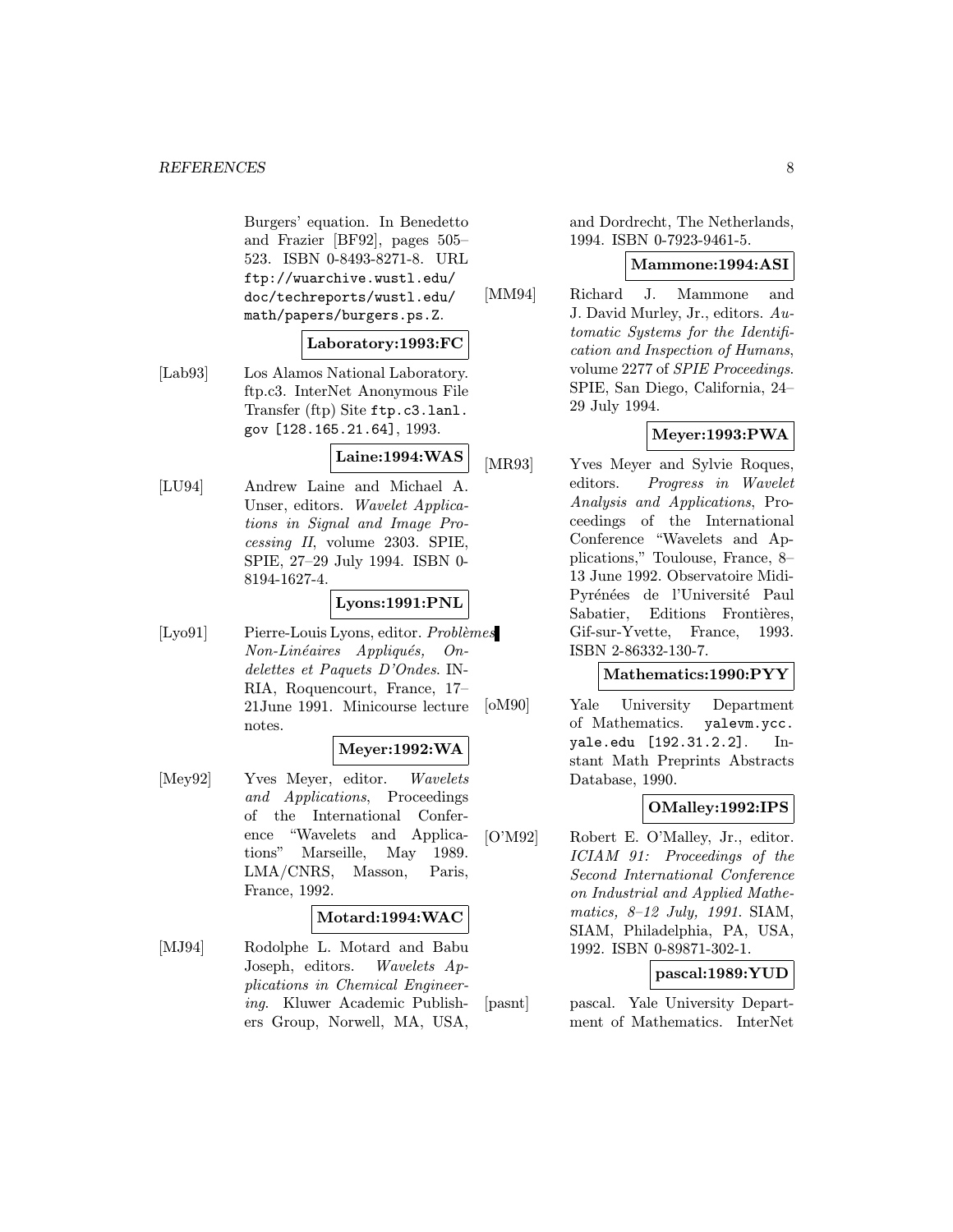Anonymous File Transfer (ftp) Site pascal.math.yale.edu [ 128.36.23.1], 1989–present.

#### Perrier:1994:MSW

[PW94] Valerie Perrier and Mladen Victor Wickerhauser. Multiplication of short wavelet series using connection coefficients. Technical report, Washington University, Saint Louis, Missouri 63130, 1994. 15 pp.

# Ruskai:1992:WTA

[RBC<sup>+</sup>92] Mary Beth Ruskai, Gregory Beylkin, Ronald Coifman, Ingrid Daubechies, Stéphane Mallat, Yves Meyer, and Louise Raphael, editors. Wavelets and Their Applications. Jones and Bartlett, Boston, 1992. ISBN 0-86720-225- 4.

#### Rochberg:1992:WVN

[RW92] David Rochberg and Mladen Victor Wickerhauser. WPLab version 3.03 (for NeXT computers). Available by anonymous ftp from [wua91], 1992. URL ftp: //wuarchive.wustl.edu/doc/ techreports/wustl.edu/math/ software/WPLab3.03.tar.Z.

#### Silbermann:1991:CSC

[ST91] Martine J. Silbermann and Hemant D. Tagare, editors. Curves and Surfaces in Computer Vision and Graphics II, volume 1610 of SPIE Proceedings. SPIE, Boston, October 1991. ISBN 0-8194-0747- X.

# Szu:1994:WA

[Szu94] Harold H. Szu, editor. Wavelet Applications, volume 2242 of SPIE Proceedings. SPIE, Orlando, Florida, 5–8 April 1994. ISBN 0-8194-1546-4.

# Tatsumi:1984:PIS

[Tat84] T. Tatsumi, editor. Proceedings of the Tatsumi:1984:PIS Symposium on Turbulence and Chaotic Phenomena. North-Holland, Amsterdam, The Netherlands, 1984.

#### Wickerhauser:1994:ECW

[WFG<sup>+</sup>94] Mladen Victor Wickerhauser, Marie Farge, Eric Goirand, Eva Wesfreid, and Echeyde Cubillo. Efficiency comparison of wavelet packet and adapted local cosine bases for compression of a two-dimensional turbulent flow. In Chui et al. [CMP94]. ISBN 0-12-174575-9. URL ftp: //wuarchive.wustl.edu/doc/ techreports/wustl.edu/math/ papers/taormina2.ps.Z.

## Wickerhauser:1981:CPI

[Wic81] Mladen Victor Wickerhauser. Cyber 2xx performance on an implicit factored Navier-Stokes algorithm. Preprint, NASA Ames Research Center, 1981.

#### Wickerhauser:1985:NEH

[Wic85] Mladen Victor Wickerhauser. Nonlinear Evolutions of the Heat Operator. PhD thesis, Yale University, New Haven, Connecticut, May 1985.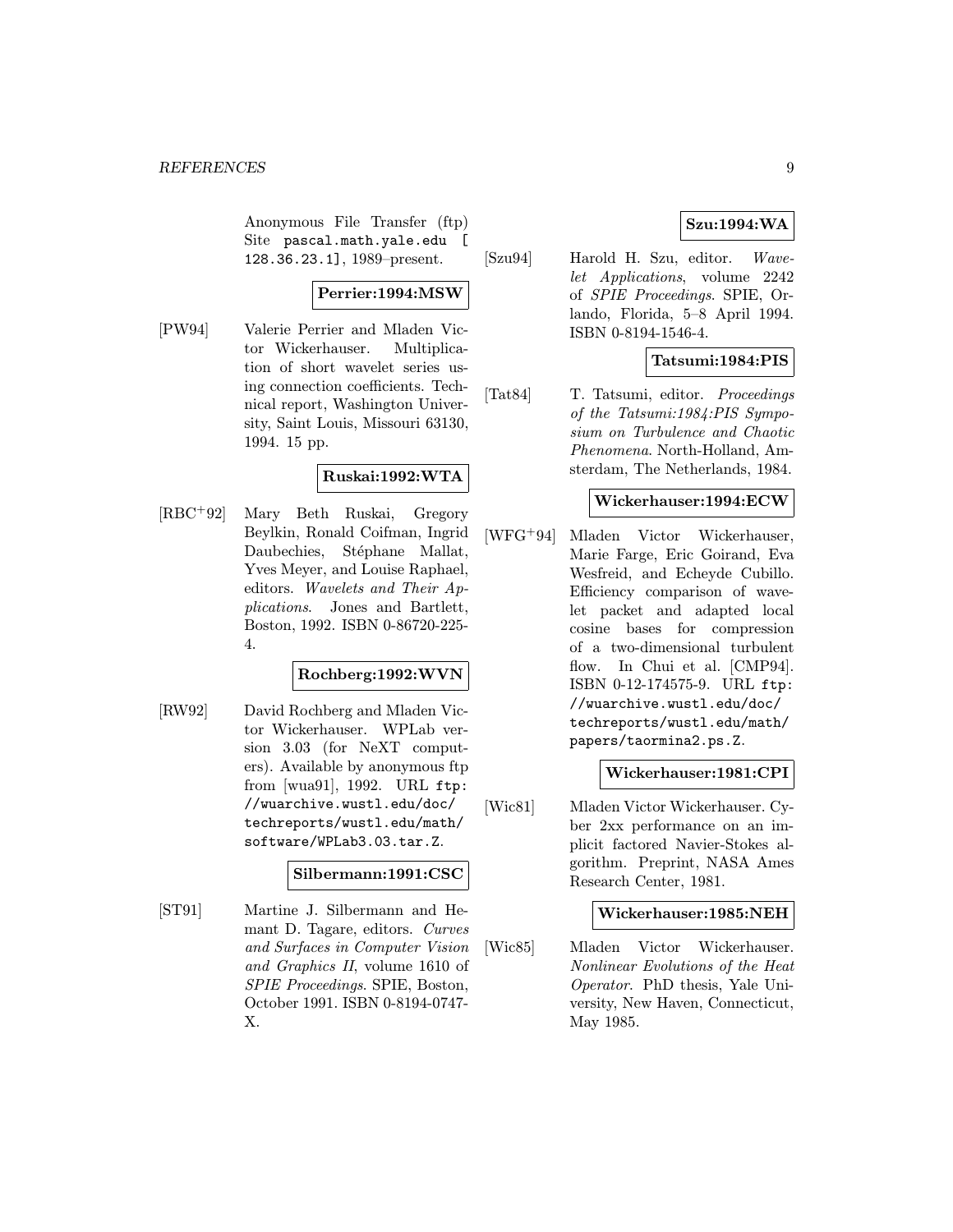#### Wickerhauser:1987:ISH

[Wic87] Mladen Victor Wickerhauser. Inverse scattering for the heat operator and evolutions in 2+1 variables. Communications in Mathematical Physics, 108:67–89, 1987. CODEN CMPHAY. ISSN 0010- 3616 (print), 1432-0916 (electronic).

## Wickerhauser:1988:HFK

[Wic88] Mladen Victor Wickerhauser. Hamilton's form for the Kadomtsev-Petviashvili equation. Journal of Mathematical Physics, 29:2300– 2302, 1988. CODEN JMAPAQ. ISSN 0022-2488.

#### Wickerhauser:1990:NMM

[Wic90a] Mladen Victor Wickerhauser. Nonstandard matrix multiplication. Preprint, Yale University, 15 May 1990. URL ftp:// math.yale.edu/pub/wavelets/ nsmatrix.tex.

#### Wickerhauser:1990:PCB

[Wic90b] Mladen Victor Wickerhauser. Picture compression by best-basis sub-band coding. Preprint, Yale University, 1990. URL ftp:// math.yale.edu/pub/wavelets/ pic.tar.

## Wickerhauser:1991:FAF

[Wic91a] Mladen Victor Wickerhauser. Fast approximate factor analysis. In Silbermann and Tagare [ST91], pages 23–32. ISBN 0-8194-0747-X. URL ftp: //wuarchive.wustl.edu/doc/ techreports/wustl.edu/math/ papers/fakle.ps.Z.

#### Wickerhauser:1991:ILW

[Wic91b] Mladen Victor Wickerhauser. IN-RIA lectures on wavelet packet algorithms. In Lyons [Lyo91], pages 31–99. URL ftp: //wuarchive.wustl.edu/doc/ techreports/wustl.edu/math/ papers/inria300.ps.Z. Minicourse lecture notes.

# Wickerhauser:1992:ASC

[Wic92a] Mladen Victor Wickerhauser. Acoustic signal compression with wavelet packets. In Chui [Chu92], pages 679–700. ISBN 0-12-174590-2. URL ftp:// math.yale.edu/pub/wavelets/ acoustic.tex.

#### Wickerhauser:1992:AWA

[Wic92b] Mladen Victor Wickerhauser. Adapted Waveform Analysis Library, v2.0. Fast Mathematical Algorithms and Hardware Corporation, Hamden, Connecticut, June 1992. Software Documentation.

#### Wickerhauser:1992:HRS

[Wic92c] Mladen Victor Wickerhauser. High-resolution still picture compression. Digital Signal Processing: a Review Journal, 2(4):204– 226, October 1992. URL ftp: //wuarchive.wustl.edu/doc/ techreports/wustl.edu/math/ papers/dsp.ps.Z.

## Wickerhauser:1993:BAW

[Wic93a] Mladen Victor Wickerhauser. Best-adapted wavelet packet bases. In Daubechies [Dau93],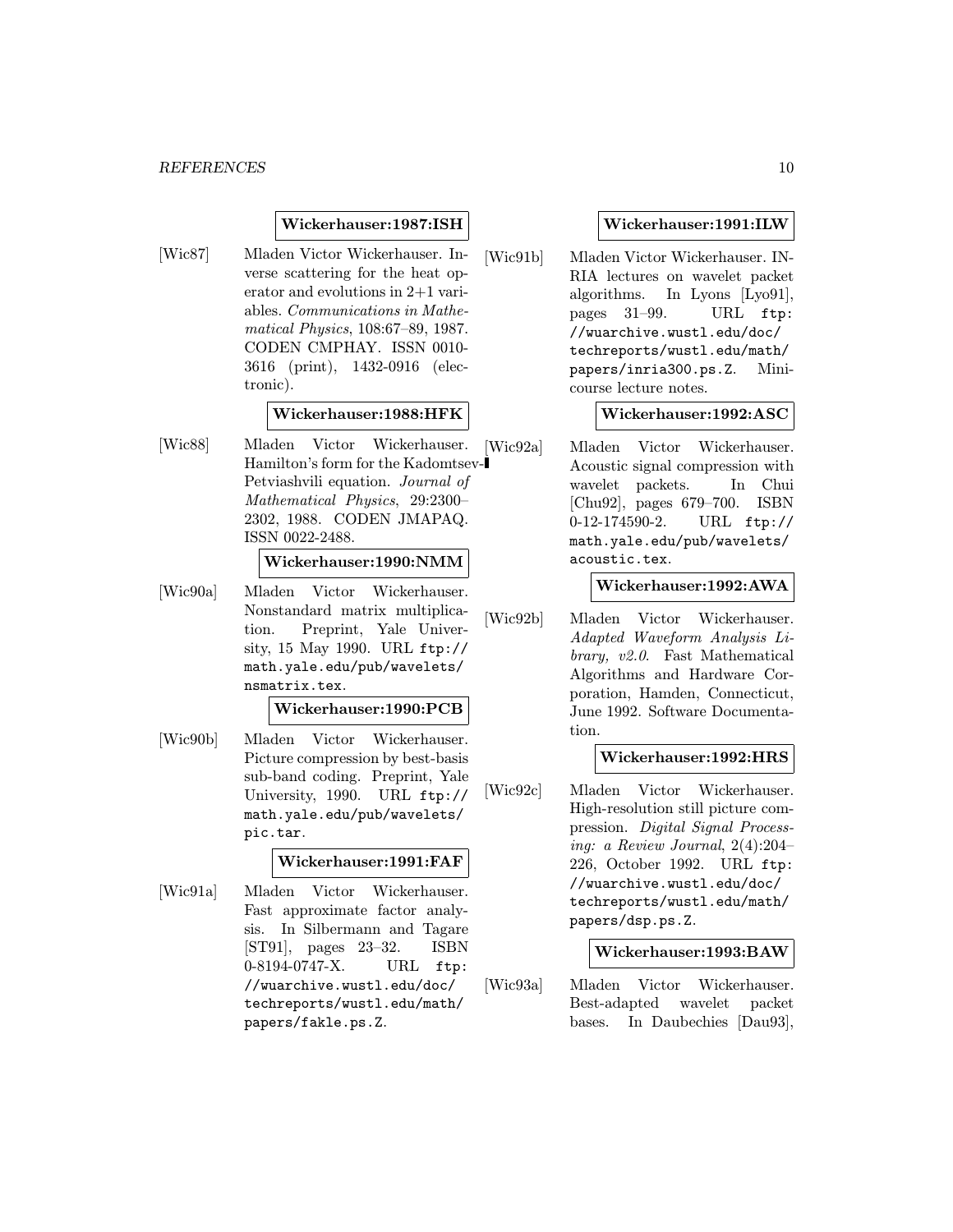pages 155–171. ISBN 0-8218- 5503-4. Minicourse lecture notes.

#### Wickerhauser:1993:CAT

[Wic93b] Mladen Victor Wickerhauser. Computation with adapted timefrequency atoms. In Meyer and Roques [MR93], pages 175–184. ISBN 2-86332-130-7. URL ftp: //wuarchive.wustl.edu/doc/ techreports/wustl.edu/math/ papers/cwatfa.ps.Z.

#### Wickerhauser:1993:SLO

[Wic93c] Mladen Victor Wickerhauser. Smooth localized orthonormal bases. Comptes rendus de l'Académie des sciences, Paris, 316:423–427, 1993. URL ftp: //wuarchive.wustl.edu/doc/ techreports/wustl.edu/math/ papers/crasslob.ps.Z.

## Wickerhauser:1993:WAJ

[Wic93d] Mladen Victor Wickerhauser. Wavelet approximations to Jacobians and the inversion of complicated maps. In Proceedings of Math-Chem-Comp 1993. Rudjer Bošković Institute, Zagreb, Rovinj, Croatia, 21–25 June 1993. URL ftp://wuarchive.wustl. edu/doc/techreports/wustl. edu/math/papers/rovinj.ps.Z.

#### Wickerhauser:1994:AWF

[Wic94a] Mladen Victor Wickerhauser. An adapted waveform functional calculus. In Chu et al. [CPBE94], pages 418–421. ISBN 0-89871- 339-0.

#### Wickerhauser:1994:AWA

[Wic94b] Mladen Victor Wickerhauser. Adapted Wavelet Analysis from Theory to Software. A. K. Peters, Ltd., Wellesley, MA, USA, 9 May 1994. ISBN 1-56881-041-5. 486+xii pages, with diskette.

## Wickerhauser:1994:CPC

[Wic94c] Mladen Victor Wickerhauser. Comparison of picture compression methods: Wavelet, wavelet packet, and local cosine transform coding. In Chui et al. [CMP94]. ISBN 0-12-174575-9.

#### Wickerhauser:1994:LRA

[Wic94d] Mladen Victor Wickerhauser. Large-rank approximate principal component analysis with wavelets for signal feature discrimination and the inversion of complicated maps. Journal of Chemical Information and Computer Science, 34(5):1036– 1046, September/October 1994. URL ftp://wuarchive.wustl. edu/doc/techreports/wustl. edu/math/papers/rovinj.ps. Z. Proceedings of Math-Chem-Comp 1993, Rovinj, Croatia.

#### Wickerhauser:1994:TLT

[Wic94e] Mladen Victor Wickerhauser. Time localization techniques for wavelet transforms. In Mammone and Murley, Jr. [MM94], pages vii  $+290$ . URL ftp: //wuarchive.wustl.edu/doc/ techreports/wustl.edu/math/ papers/timeloc.ps.Z.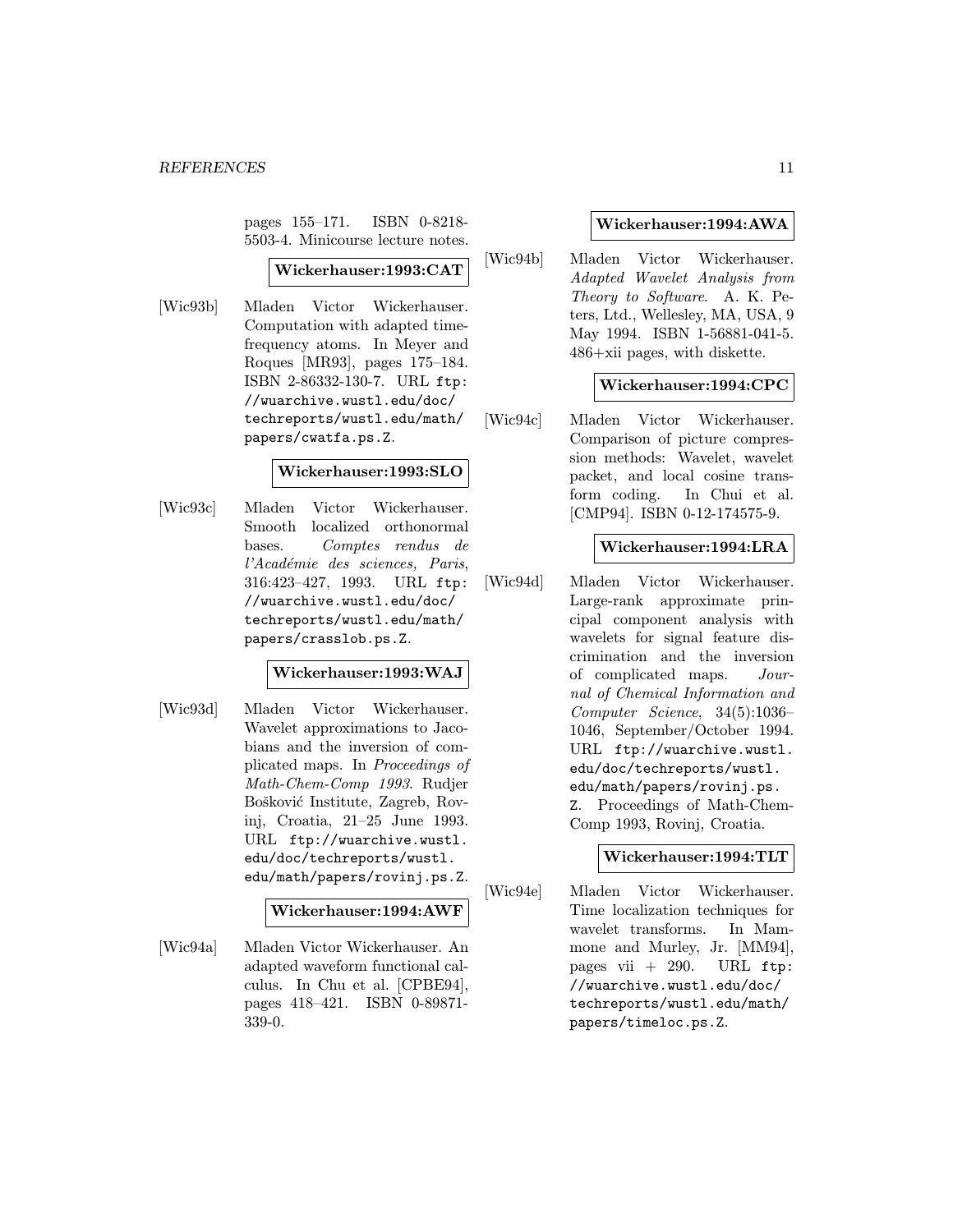#### Wickerhauser:1994:TFA

[Wic94f] Mladen Victor Wickerhauser. Two fast approximate wavelet algorithms for image processing, classification, and recognition. Optical Engineering, 33(7):2225– 2235, July 1994. CODEN OPE-GAR. ISSN 0091-3286 (print), 1560-2303 (electronic). URL ftp://wuarchive.wustl.edu/ doc/techreports/wustl.edu/ math/papers/oe.ps.Z. Special issue on Adapted Wavelet Analysis.

## Wickerhauser:1994:WAJ

[Wic94g] Mladen Victor Wickerhauser. Wavelet approximations to Jacobians and the inversion of complicated maps. In Szu [Szu94], pages 100–118. ISBN 0-8194-1546-4. URL ftp://wuarchive.wustl. edu/doc/techreports/wustl. edu/math/papers/rovinj.ps.Z.

#### Wickerhauser:1994:EWA

[Wic94h] Mladen Victor Wickerhauser. Wavelets: Algorithms and Applications by Yves Meyer. SIAM Review, 36(3):526–528, September 1994. CODEN SIREAD. ISSN 0036-1445 (print), 1095- 7200 (electronic). Book review.

#### wuarchive:1991:WUS

[wua91] wuarchive. Washington University in St. Louis. Inter-Net Anonymous File Transfer (ftp) Site wuarchive.wustl.edu [128.252.135.4], 1991.

# Wesfreid:1992:ALT

[WW92] Eva Wesfreid and Mladen Victor Wickerhauser. Adapted local trigonometric transform and speech processing. Preprint 9236, CEREMADE–University of Paris–Dauphine, 1992. URL ftp: //wuarchive.wustl.edu/doc/ techreports/wustl.edu/math/ papers/alttasp.ps.Z. Submitted to IEEE Transactions on Signal Processing.

## Wesfreid:1993:ALT

[WW93] Eva Wesfreid and Mladen Victor Wickerhauser. Adapted local trigonometric transform and speech processing. IEEE Transactions on Signal Processing, 41(12):3596–3600, December 1993. CODEN ITPRED. ISSN 1053-587X (print), 1941- 0476 (electronic). URL ftp: //wuarchive.wustl.edu/doc/ techreports/wustl.edu/math/ papers/alttasp.ps.Z.

# Wesfreid:1994:TPP

[WW94] Eva Wesfreid and Mladen Victor Wickerhauser. Traitement de la parole par ondelettes de Malvar. In J. P. Haton, editor, Reconnaisance Automatique de la Parole, Actes du Séminaire. CRIN/INRIA-Nancy, 10–11 March 1994.

# Zubair:1991:CTD

[ZSW91] Lareef Zubair, Kannan R. Sreenivasan, and Mladen Victor Wickerhauser. Compression of turbulence data and images using